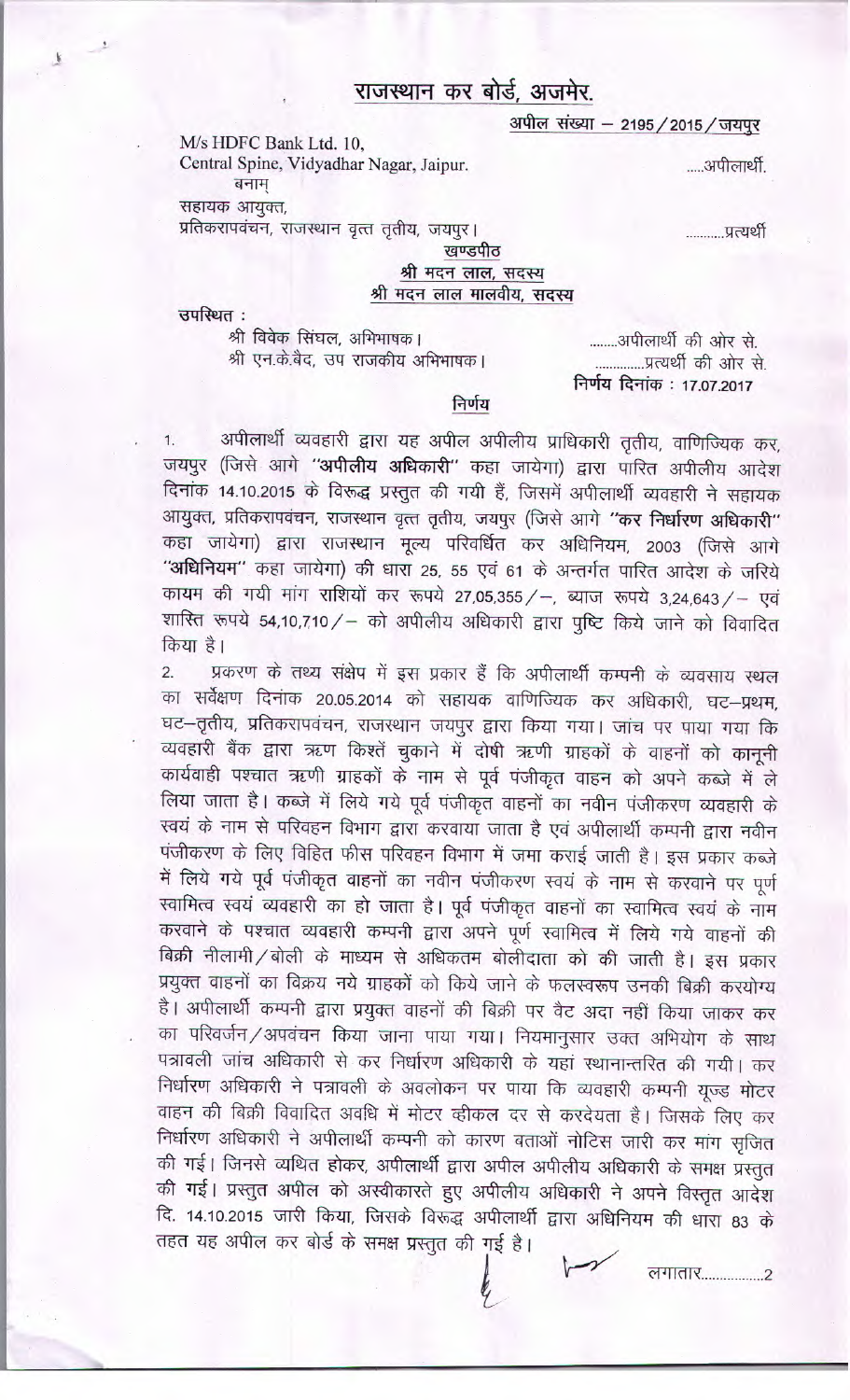उभयपक्षों की बहस सूनी गई।  $3.$ 

 $\begin{matrix} \mathcal{S} & & \\ & & \mathcal{S} \end{matrix}$ 

बहस के दौरान अपीलार्थी के अधिवक्ता ने अपने अपील में अंकित तथ्यों को  $4.$ दोहराया तथा कहा कि अपीलार्थी बैकिंग नियामक अधिनियम 1949 के अन्तर्गत स्थापित एक बैंक है और अन्य बैकिंग गतिविधियों के अतिरिक्त उपभोक्ताओं को वाहन क्रय करने हेतु ऋण प्रदान करती है। उपभोक्ता द्वारा वाहन अपने नाम से क्रय किया जाता है। व्यवहारी द्वारा एक ऋण संविदा के तहत उपभोक्ता को वित्तीय सहायता दी जाती है। ऋण की प्रतिभूति के रूप में व्यवहारी वाहन मालिक से वाहन को 'हाइपोथिकेट' (Hypothicate) करता है। ऋण प्राप्तकर्ता ऋण की किश्तों के भुगतान में दोषी हो जाता है तो व्यवहारी द्वारा अपने शेष ऋण की वसूली हेतु वाहन को अपने कब्जे में लेकर नीलामी / बोली के द्वारा बेचा जाता है। इस प्रक्रिया में अपीलार्थी द्वारा किसी भी प्रकार का प्रतिफल प्राप्त नहीं किया जाता है। इस प्रक्रिया के दौरान व्यवहारी कभी भी वाहन का स्वामी नहीं बनता और हाइपोथिकेट एग्रीमेन्ट के अनुसार व्यवहारी वाहन स्वामी की ओर से वाहन को बेचता है। उन्होंने यह भी तर्क दिया कि अधिनियम की धारा 2(35) के तहत उक्त वाहनों की बिक्री विक्रय की परिभाषा में नहीं आती, क्योंकि वस्तू का स्थानान्तरण किसी भी प्रकार के नगद या आस्थगित संदाय या अन्य मूल्यवान प्रतिफल के लिये नहीं होता है। वाहन का विक्रय व्यवहारी द्वारा ऋण प्राप्तकर्ता की ओर से इस प्रकार किया जाता है कि उसे वाहनों का अधिकतम मूल्य प्राप्त हो तथा यह सभी संव्यवहार व्यवहारी की नियमित लेखा पुस्तकों में दर्ज है, जिस पर धारा 25/26 के अन्तर्गत प्रस्तावित कार्यवाही गैर कानूनी व विधिविरूद्ध है। उन्होंने यह भी तर्क दिया कि व्यवहारी का उद्धेश्य इस कार्य हेतु लाभ कमाना नहीं है बल्कि ऋणी द्वारा वाहन पैटे जो ऋण लिया जाता है उसकी अदायगी समय पर नहीं करने पर ऋण की वसूली हेतु व्यवहारी द्वारा विधिनुसार वाहन को जब्त कर उसको विक्रय कर ऋण की भरपायी की जाती है तथा विक्रय में यदि अधिक राशि प्राप्त होती है तो वह राशि ऋणी को अदा कर दी जाती है। इस प्रकार व्यवहारी का विक्रय के पीछे उद्धेश्य लाभ कमाना नहीं है बल्कि अपने ऋण की भरपायी करना है जो विक्रय की परिभाषा में नहीं आता है। व्यवहारी के अधिवक्ता ने विकल्प में यह भी तर्क दिया कि यदि उक्त पुराने वाहनों के विक्रय पर व्यवहारी पर जो कर लगाया है उसकी कर बोर्ड द्वारा यदि पुष्टि की जाती है तो ऐसी स्थिति में जो शास्ति लगायी गई है उसे माफ किया जावे क्योंकि उक्त वाहनों की बिक्री कर योग्य है या नहीं, इसकी जानकारी व्यवहारी को नहीं थी तथा व्यवहारी का आशय कर चोरी करने का नहीं था। उन्होंने यह भी तर्क दिया कि माननीय उच्चतम न्यायालय ने मै0 सुन्दरम फाईनेंस लि0 बनाम केरला राज्य के निर्णय में मोटर व्हीकल के ऋण में उसकी वसूली को विक्रय नहीं माना है। अतः अपीलार्थी की अपील स्वीकार की जावे तथा अपीलीय अधिकारी के आदेश को अपास्त किया जावे। अपीलार्थी के अधिवक्ता ने अपने तर्क के समर्थन में निम्न न्यायिक दृष्टान्त पेश किये :--

 $-2-$ 

1- State of Panjab v/s Bajaj Electricals (1970) 25 STC Page 82(SC)

2- G. Venkataswami Naidu v/s CIT (1959) 35 ITR 594 (SC)

3- M/s T.V.S. Finance Ltd. Tirupati v/s State of Andhra Pradesh TA No.948/08

4-N.S.S. Enterprises v/s The State of Punjab and Anr.(2010) 30 VST 244 Panjab& Hvrvana

5-Xcell Automation v/s Government of Punjab& Anr (2007) 5 VST 308 (P&H)

6- Hindustan Steel Ltd. v/s State of Orissa (1970) AIR 253 (SC)

7- ABY Engineers and Consultains(p)Ltd.,v/sSales Tax Officer Orderdt.5.3.2010 (HEKERALA)

8-Associated Cement Compny Ltd. v/s CTO, Kota(1981) 48 STC 466(SC)

9-North Malabar District Co-operative Supply and Markting Society Ltd. v/s Asstt. Commissioner& Ors. (1998) 111 STC 271 (Kerla)

लगातार...................3